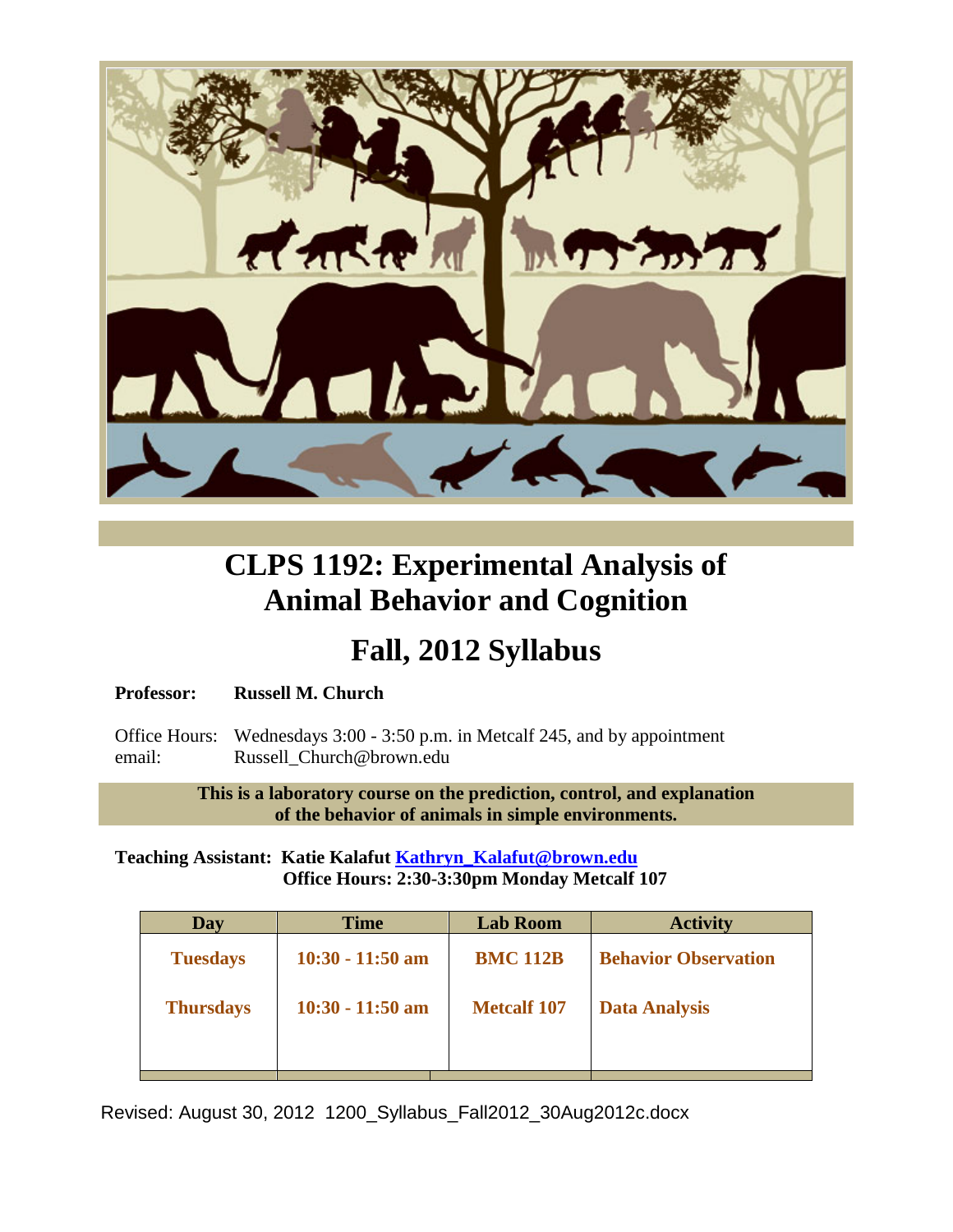## **A. Goals of the course**

- 1. To learn skills useful for the experimental analysis of behavior (and other purposes)
- 2. To form new attitudes, which may include:
	- a. Animal appreciation, especially for the cognitive capacities of rats and other animals
	- b. Psychological science appreciation, especially the extent to which behavior can be predicted

# **B. What you will do:**

- 1. Tuesdays 10:30 11:50: In the Behavior Observation Laboratory, you will (a) observe your rat doing tasks designed to reveal perception, memory, decision, and other psychological processes, and (b) collect extensive data for analysis.
- 2. Thursdays 10:30 11:50: In the Data Analysis Laboratory, you will learn to use Matlab for exploratory data analysis of the behavior of your rat.
- 3. In a typical week, you will (a) read an assigned article, (b) prepare for a discussion topic, and (c) write a section of a laboratory report.
- 4. The independent project at the end of the semester will give you the opportunity to use the skills you will have developed during the semester.

## **C. What you will learn:**

- 1. Facts and principles of animal behavior and cognition
- 2. Methods for the experimental analysis of behavior and cognition
	- a. Animal care
	- b. Observation of behavior
	- c. Experimental design
	- d. Data collection
	- e. Data analysis
	- f. Interpretation of results
	- g. Literature search
	- h. Manuscript preparation

## **D. Evaluation will be based on:**

- 1. Final research project 20%
- 2. Written assignments 30%
- 3. Midsemester examination 15%
- 4. Final examination 25%
- 5. Participation 10%

100%

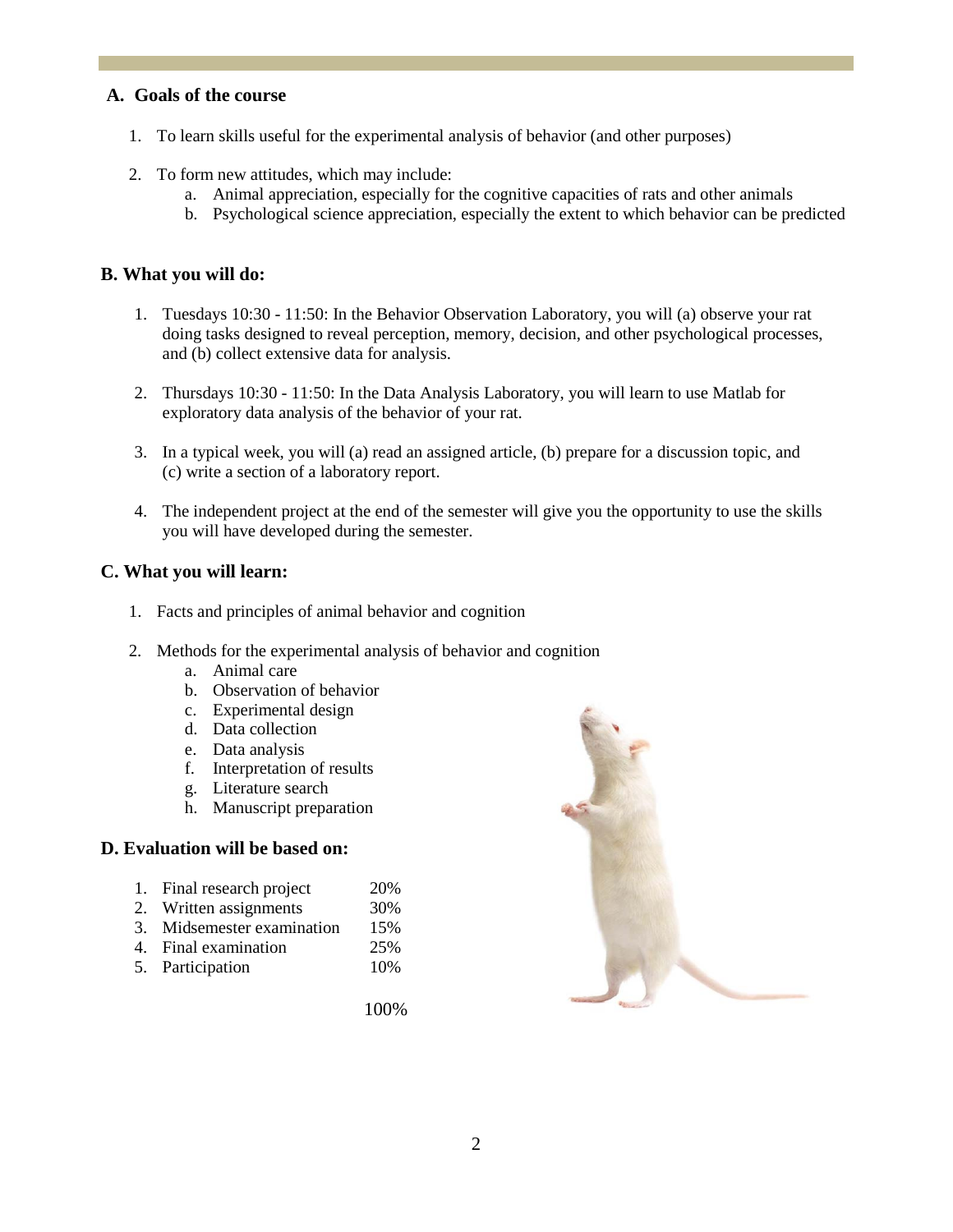# **Schedule of Laboratory Meetings and Lectures**

## **Philosophy**

**Thur., Sept 6** *Lecture:* "Philosophical bases for the study of animal behavior"

### **History**

- **Tues., Sept 11** *Lecture*: "Historical bases for the study of animal behavior"
- **Thur., Sept 13** *Lecture:* "A review of simple conditioning"

### **Comparative Psychology**

- **Tues., Sept 18** *Lecture:* "The behavior of rats"
- **Thur., Sept 20** Data Analysis: *Matlab Introduction*

## **Description of behavior**

- **Tues., Sept 25 Behavior Laboratory 1:** *Observation of behavior*
- **Thur., Sept 27 Data Analysis Laboratory:** *Tables and descriptive statistics*

#### **Learning a response**

- **Tues., Oct 2 Behavior Laboratory 2:** *Learning a response*
- **Thur., Oct 4 Data Analysis Laboratory:** *Figures*

# **Temporal learning**

- **Tues., Oct 9 Behavior Laboratory 3:** *Learning when to respond (initial performance)*
- **Thur., Oct 11 Data Analysis Laboratory:** *Primary data*

# **Tues., Oct 16** MIDTERM EXAMINATION

**Thur., Oct 18 Data Analysis Laboratory:** *Statistical analysis of data*